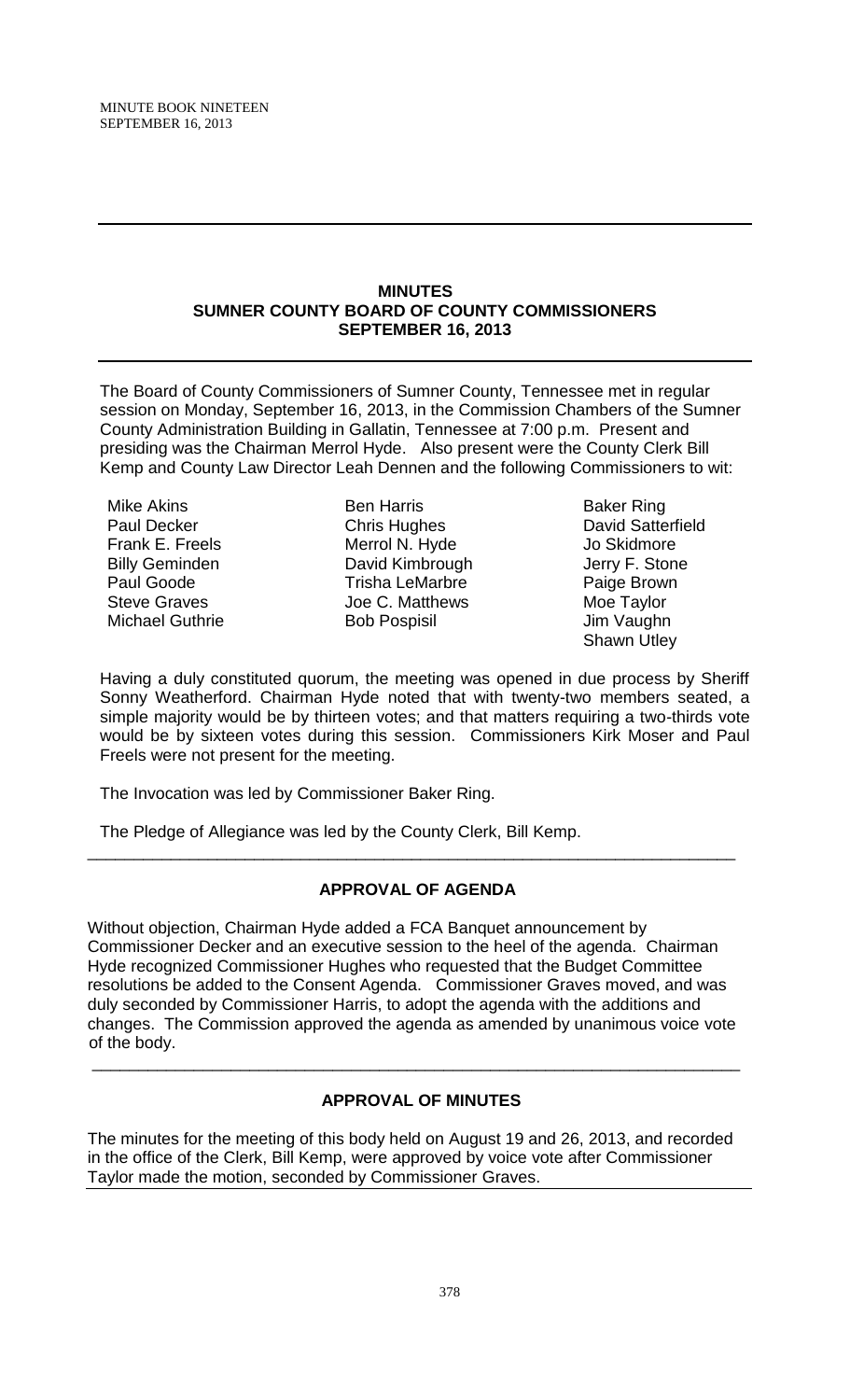MINUTE BOOK NINETEEN SEPTEMBER 16, 2013

### **RECOGNITION OF THE PUBLIC**

 Chairman Hyde opened the floor to allow the public to speak concerning any matter on the agenda.

 Representatives for Daniel Smith Days were present to encourage participation in the event.

With no one wishing to speak, recognition of the public was closed.

### **REPORT OF THE CHAIR**

\_\_\_\_\_\_\_\_\_\_\_\_\_\_\_\_\_\_\_\_\_\_\_\_\_\_\_\_\_\_\_\_\_\_\_\_\_\_\_\_\_\_\_\_\_\_\_\_\_\_\_\_\_\_\_\_\_\_\_\_\_\_\_\_\_\_\_\_\_

#### **ELECTION OF COMMISSION CHAIRMAN**

Chairman Hyde recognized Commissioner Taylor who reported that the Committee on Committees nominated Commissioner Hyde to serve as Commission Chairman for the 2013-2014 year. Commissioner Taylor so moved, seconded by Commissioner Vaughn. Upon motion of Commission Stone moved, and duly seconded by Commissioner Vaughn, the Commission voted unanimously to cease nominations and elect Commissioner Hyde by acclamation. Chairman Hyde thanked the Commission for its support.

Chairman Hyde recognized Commissioner Decker who invited the Commission to the FCA banquet.

\_\_\_\_\_\_\_\_\_\_\_\_\_\_\_\_\_\_\_\_\_\_\_\_\_\_\_\_\_\_\_\_\_\_\_\_\_\_\_\_\_\_\_\_\_\_\_\_\_\_\_\_\_\_\_\_\_\_\_\_\_\_\_\_\_\_\_\_\_\_

\_\_\_\_\_\_\_\_\_\_\_\_\_\_\_\_\_\_\_\_\_\_\_\_\_\_\_\_\_\_\_\_\_\_\_\_\_\_\_\_\_\_\_\_\_\_\_\_\_\_\_\_\_\_\_\_\_\_\_\_\_\_\_\_\_\_\_\_\_\_

#### **CONSENT AGENDA**

Commissioner Akins moved, seconded by Commissioner Pospisil, to approve the following matters on the Consent Agenda.

#### **1309-01 A RESOLUTION APPROPRIATING \$500,000.00 AS CARRYOVER OF THE FISCAL YEAR 2013 BALANCE OF THE HOME GRANT IN THE GENERAL FUND**

**BE IT RESOLVED** by the County Board of Commissioners of Sumner County, Tennessee, meeting in regular session on this 16<sup>th</sup> day of September, 2013 that this body hereby appropriates \$500,000.00 as carryover of the fiscal year 2013 balance of the Home Grant in the General Fund as shown on the attachment herewith.

#### **1309-02 A RESOLUTION APPROPRIATING \$30,015.00 AS CARRYOVER OF THE FISCAL YEAR 2013 BALANCE OF THE GHSO GRANT NUMBER TWO IN THE DRUG COURT BUDGET**

\_\_\_\_\_\_\_\_\_\_\_\_\_\_\_\_\_\_\_\_\_\_\_\_\_\_\_\_\_\_\_\_\_\_\_\_\_\_\_\_\_\_\_\_\_\_\_\_\_\_\_\_\_\_\_\_\_\_\_\_\_\_\_\_

**BE IT RESOLVED** by the Sumner County Board of County Commissioners meeting in regular session on this the 16<sup>th</sup> day of September, 2013, that this body hereby appropriates \$30,015.00 as carryover of the fiscal year 2013 balance of the GHSO Grant number two in the Drug Court Budget as shown on the attachment herewith.

\_\_\_\_\_\_\_\_\_\_\_\_\_\_\_\_\_\_\_\_\_\_\_\_\_\_\_\_\_\_\_\_\_\_\_\_\_\_\_\_\_\_\_\_\_\_\_\_\_\_\_\_\_\_\_\_\_\_\_\_\_\_\_\_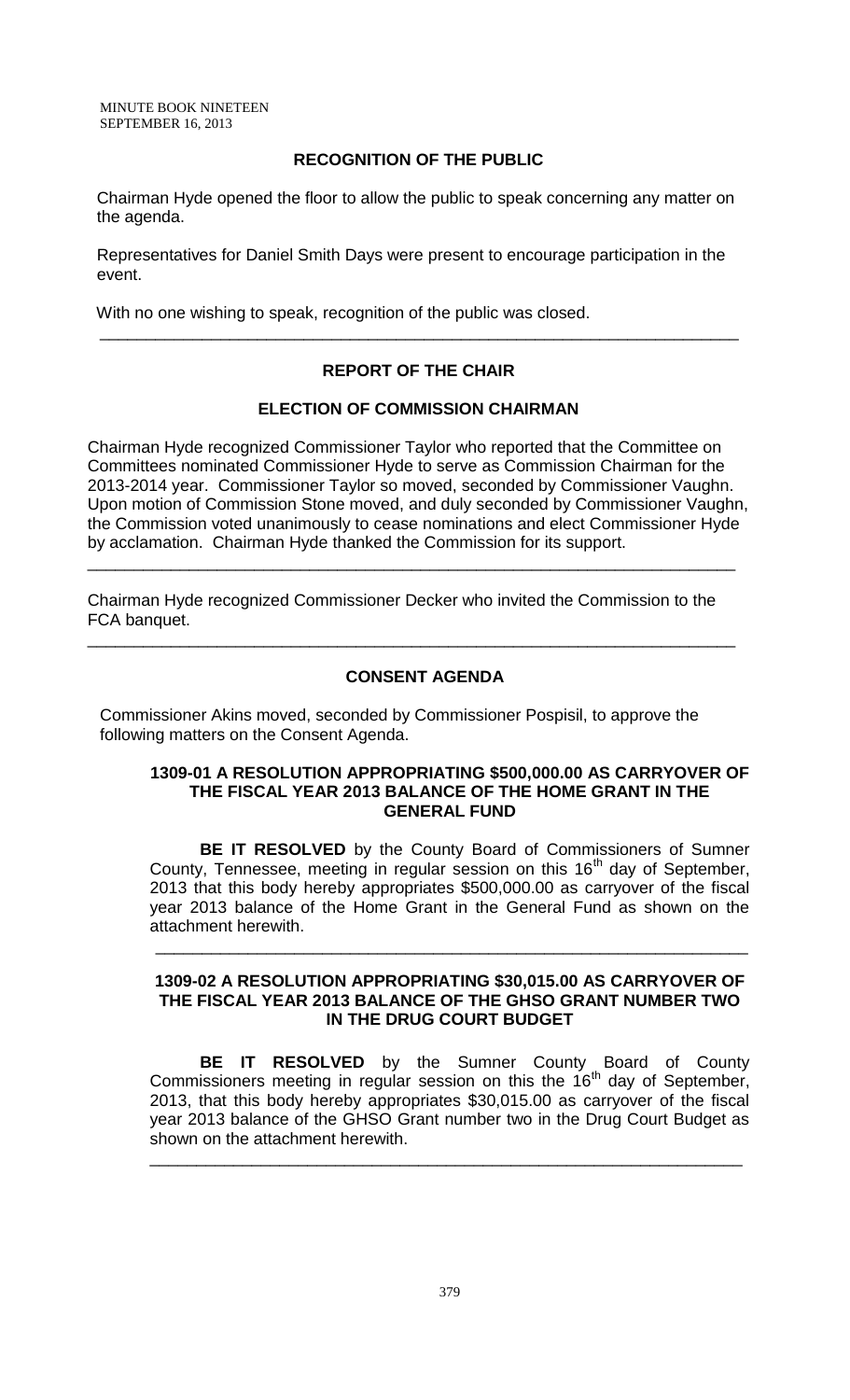#### **1309-03 A RESOLUTION TO DECREASE FISCAL YEAR 2014 BUDGETED REVENUES IN THE AMOUNT OF \$218,857.00 FOR EMERGENCY MANAGEMENT AGENCY 2010 GRANT DUE TO REVENUES BEING RECEIVED IN FISCAL YEAR 2013**

**BE IT RESOLVED** by the Sumner County Board of County Commissioners meeting in regular session on this the  $16<sup>th</sup>$  day of September, 2013 that this body hereby approves to decrease fiscal year 2014 budgeted revenues in the amount of \$218,857.00 for Emergency Management Agency 2010 Grant due to revenues being received in fiscal year 2013 as shown on the attachment herewith.

#### **1309-04 A RESOLUTION DECREASING THE FISCAL YEAR 2014 GREENWAY APPROPRIATION BY \$79,466.28 FOR LATE PAYMENT REQUEST OF A FISCAL YEARA 2013 INVOICE**

\_\_\_\_\_\_\_\_\_\_\_\_\_\_\_\_\_\_\_\_\_\_\_\_\_\_\_\_\_\_\_\_\_\_\_\_\_\_\_\_\_\_\_\_\_\_\_\_\_\_\_\_\_\_\_\_\_\_\_\_\_\_\_\_

**BE IT RESOLVED** by the Sumner County Board of County Commissioners meeting in regular session on this the  $16<sup>th</sup>$  day of September, 2013, that this body hereby decreases the fiscal year 2014 Greenway appropriation by \$79,446.28 for late payment request of a fiscal year 2013 invoice as shown on the attachment herewith.

\_\_\_\_\_\_\_\_\_\_\_\_\_\_\_\_\_\_\_\_\_\_\_\_\_\_\_\_\_\_\_\_\_\_\_\_\_\_\_\_\_\_\_\_\_\_\_\_\_\_\_\_\_\_\_\_\_\_\_\_\_\_\_\_

### **1309-05 A RESOLUTION APPROVING THE APPROPRIATION OF STATE GRANT FUNDS IN THE AMOUNT OF \$75,440.00 TO THE SUMNER COUNTY BOARD OF EDUCATION FOR THE LIGHTING RETROFIT PROJECT; THE BALANCE WILL BE PAID BY THE SUMNER COUNTY BOARD OF EDUCATION THROUGH THE GENERAL PURPOSE SCHOOL FUND**

**BE IT RESOLVED** by the Sumner County Board of County Commissioners meeting in regular session on this the  $16<sup>th</sup>$  day of September, 2013, that this body hereby approves the appropriation of State Gant Funds in the amount of \$75,440.00 to the Sumner County Board of Education for the lighting retrofit project; the balance will be paid by the Sumner County Board of Education through the General Purpose School Fund as shown on the documents attached herewith.

#### **1309-06 A RESOLUTION APPROPRIATING \$105,000.00 FOR THE FINANCE DEPARTMENT FOR ADDITIONAL FUNDS FOR ERP SERVERS AND SOFTWARE**

\_\_\_\_\_\_\_\_\_\_\_\_\_\_\_\_\_\_\_\_\_\_\_\_\_\_\_\_\_\_\_\_\_\_\_\_\_\_\_\_\_\_\_\_\_\_\_\_\_\_\_\_\_\_\_\_\_\_\_\_\_\_\_\_

**BE IT RESOLVED** by the Sumner County Board of County Commissioners meeting in regular session on this the  $16<sup>th</sup>$  day of September, 2013, that this body hereby appropriates \$105,000.00 for the Finance Department for additional funds for ERP Servers and Software as shown on the attachment herewith.

### **1309-07 A RESOLUTION APPROPRIATING \$12,268.00 CARRYOVER OF THE FISCAL YEAR 2013 BALANCE AND APPROPRIATE ADDITIONAL FISCAL YEAR 2014 REVENUE FOR WALK ACROSS SUMNER PROGRAM**

\_\_\_\_\_\_\_\_\_\_\_\_\_\_\_\_\_\_\_\_\_\_\_\_\_\_\_\_\_\_\_\_\_\_\_\_\_\_\_\_\_\_\_\_\_\_\_\_\_\_\_\_\_\_\_\_\_\_\_\_\_\_\_\_

**BE IT RESOLVED** by the Sumner County Board of County Commissioners meeting in regular session on this the  $16<sup>th</sup>$  day of September, 2013, that this body hereby appropriates \$12,268.00 as a carryover of the fiscal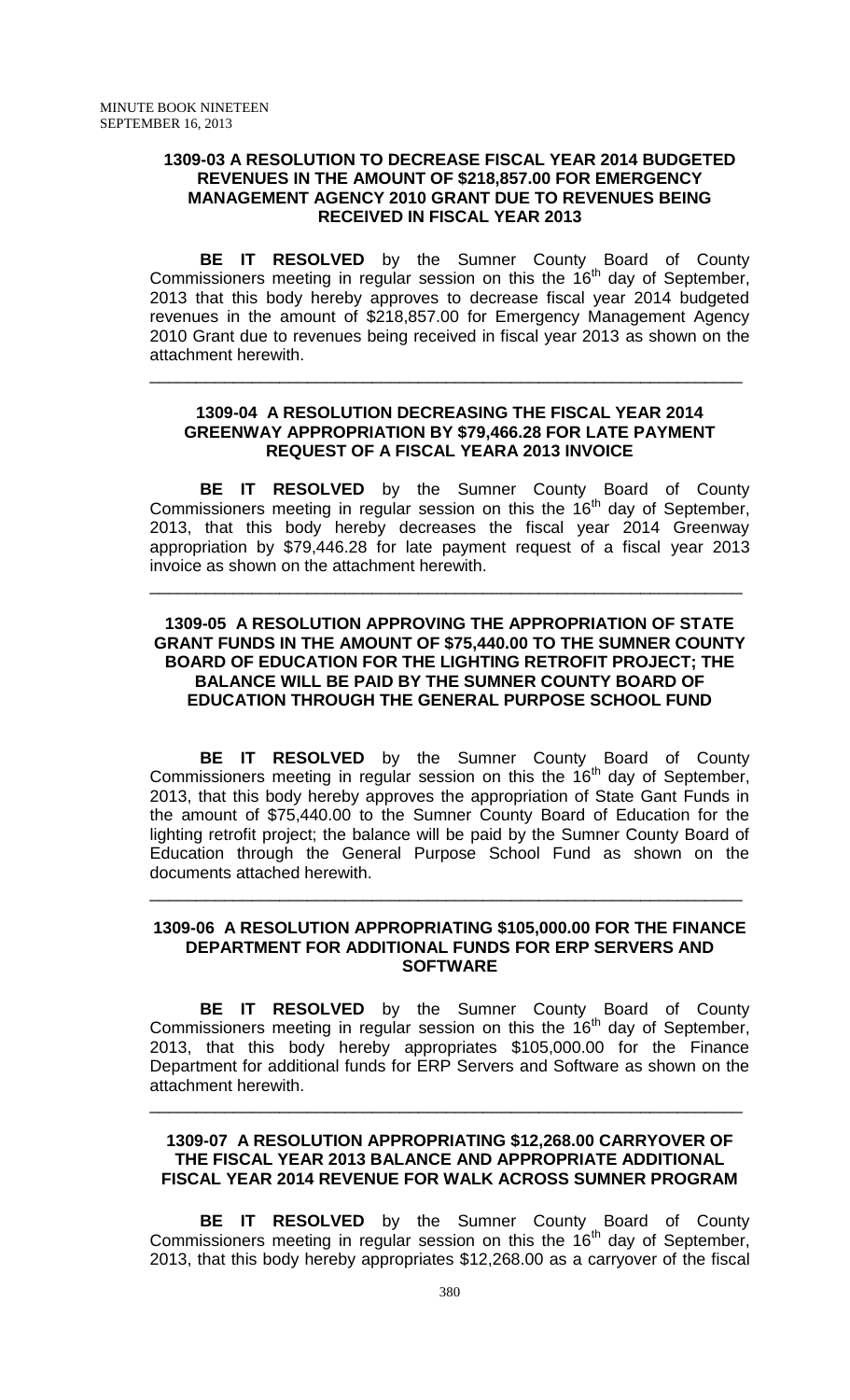year 2013 balance and appropriate additional fiscal year 2014 revenue for Walk Across Sumner Program as shown on the attachment herewith.

\_\_\_\_\_\_\_\_\_\_\_\_\_\_\_\_\_\_\_\_\_\_\_\_\_\_\_\_\_\_\_\_\_\_\_\_\_\_\_\_\_\_\_\_\_\_\_\_\_\_\_\_\_\_\_\_\_\_\_\_\_\_\_\_

### **1309-08 A RESOLUTION APPROPRIATING \$5,826.00 FOR THE AS A CARRYOVER OF THE FISCAL YEAR 2013 FOALS CONTRIBUTION TO THE HENDERSONVILLE PUBLIC LIBRARY**

**BE IT RESOLVED** by the Sumner County Board of County Commissioners meeting in regular session on this the  $16<sup>th</sup>$  day of September, 2013, that this body hereby appropriates \$5,826.00 as a carryover of the fiscal year 2013 FOALS contribution in the Hendersonville Public Library as shown on the attachment herewith.

\_\_\_\_\_\_\_\_\_\_\_\_\_\_\_\_\_\_\_\_\_\_\_\_\_\_\_\_\_\_\_\_\_\_\_\_\_\_\_\_\_\_\_\_\_\_\_\_\_\_\_\_\_\_\_\_\_\_\_\_\_\_\_\_

Chairman Hyde declared the items on the Consent Agenda approved unanimously by the body on the first and final reading.

### **REPORT FROM COUNTY OFFICIALS**

County Officials filed the following reports: County Investments, County General Fund, County Debt Service Fund, County Highway Fund, County Capital Outlay Fund, School General Purpose Fund, School Federal Projects Fund, School Food Service Fund, Employee Health Insurance Trust Fund, Employee Dental Insurance Trust Fund, Casualty Insurance Trust Fund, County Trustee Funds, Special Reports: County Dental Insurance Claim Payments, County Health Insurance Claim Payments, County Property Tax Collections, County EMS Billing/Collections/Balances, County Sales Tax Collections, County Wheel Tax Collections, County Tax Rates/Property Values and County School Loan Program Rates. Approval of the filing of these records does not certify to the accuracy of the documents.

Chairman Hyde introduced the following resolution:

### **1309-NOT A RESOLUTION TO APPROVE AND ACCEPT APPLICATIONS FOR NOTARIES PUBLIC POSITIONS AND PERSONAL SURETY GUARANTORS**

 **WHEREAS,** according to the law of the State of Tennessee, an individual must apply for the office of notary public in the county of residence, or of their principal place of business; and

 **WHEREAS**, state statute requires personal sureties making bonds for Notaries publics to be approved by the Sumner County Commission; and

 **WHEREAS,** said applicant must be approved by the County Commission assembled; and

 **WHEREAS,** Bill Kemp, Sumner County Clerk, has certified according to the records of his office that the persons named on the attached listing labeled "SUMNER COUNTY NOTARY PUBLIC APPLICATIONS and SURETY GUARANTORS" have duly applied for the positions so sought; and

#### **BE IT FURTHER RESOLVED THAT THIS TAKE EFFECT FROM AND AFTER PASSAGE. –––––––––––––––––––––––––––––––––––––––––––––––––––––––––**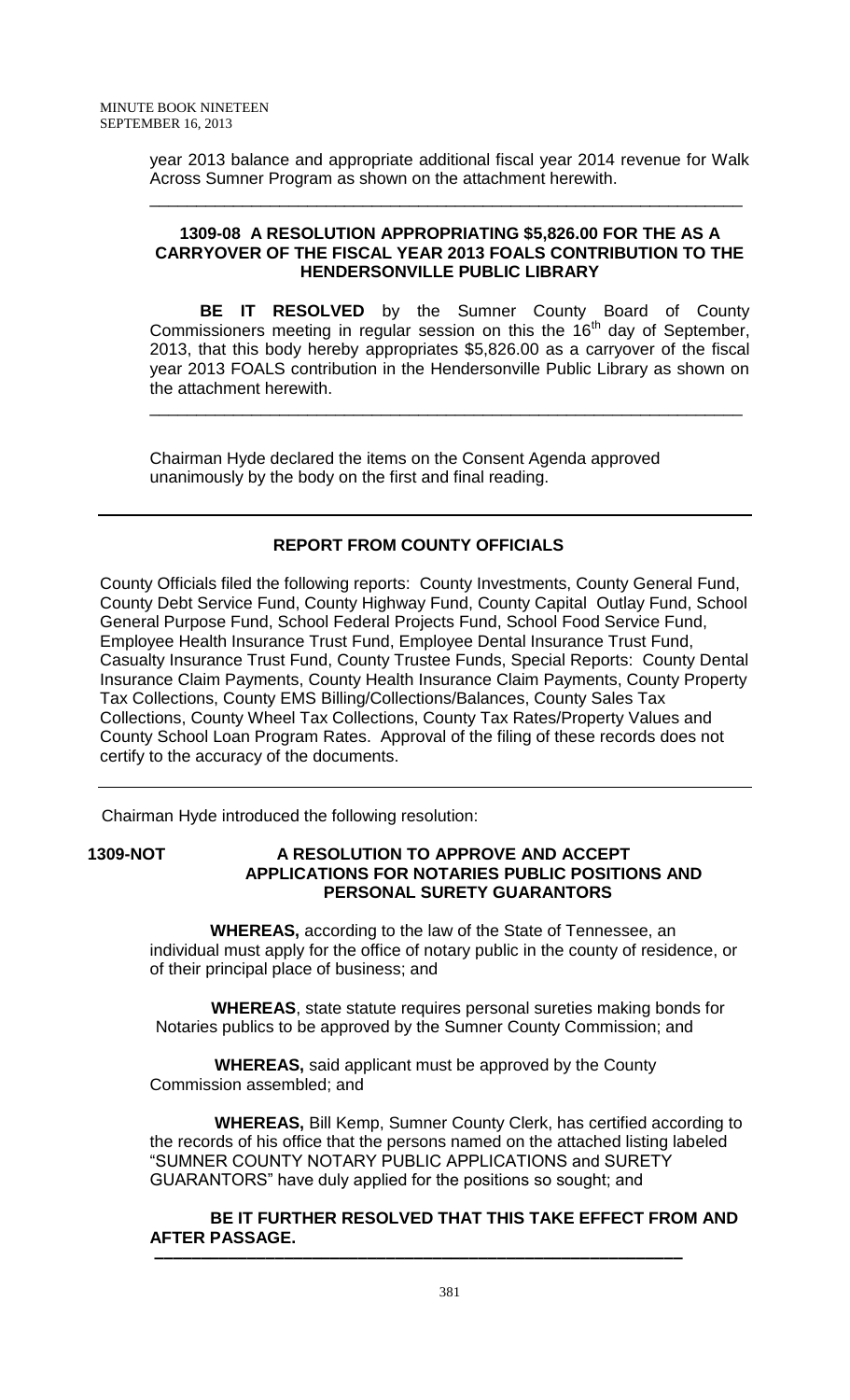# **NOTARIES PUBLIC**

ANGIE D ABBOTT VICTOR W LEATHERS AMY D BOYLES CHRISTINE L LIND KAREN BROWN CAROL L LIVENGOOD STEPHANIE J BROWN BARBARA A MCDOUGAL STEPHANIE S BRUCE DAWN M E MCMAHON SUSAN M BURDORF BRYAN R MILLER TARA G CARDWELL TAMARA V MINGLE VIRGINIA L CARDWELL SCARLET MORGAN TONYA B CHERRY STEVEN C PHILLIPS JODIE KAY COMPTON JUNE F RAINEY ARLENE T CUNNINGHAM RICHARD W RING GINA DURHAM DIXIE SEAGRAVES STEPHEN L EDWARDS LORA SHERRILL D KAYANN FANELLO M SILVERS JANICE FISH-STEWART SWATI SMITH LINDA FRIZZELL GWYNN K SMITH JACKIE RAY GAMBRELL KIMBERLY R STARNES LAURA Y GOODALL AMANDA L TILLMAN HENRY HOLLEMAN J BRIAN TINKER PATRICIA A HOLLIS VIRGINIA TOMPKINS DARLENE W IRWIN ANGELA WEST CHERYL JUMPER TONI ANN WEST KIMBERLY KELLER BRENDA M YATES

DARLENE D DAUGHTRY CANDACE HAMBLIN ROBERTSON

 PERSONAL SURETIES GINA DURHAM ANGELA WEST DARLENE D DAUGHTRY AMANDA L TILLMAN

Upon motion of Commissioner Matthews, seconded by Commissioner Akins, voting was recorded in the following manner:

The electronic vote was recorded in the following manner:

| <b>Akins</b>    |   | Taylor          |   | Geminden      |   |                 |
|-----------------|---|-----------------|---|---------------|---|-----------------|
| Utley           | Y | Graves          | Y | Satterfield   | Y |                 |
| <b>Guthrie</b>  | Y | <b>Matthews</b> |   | <b>Harris</b> |   |                 |
| Ring            | Y | <b>Brown</b>    | Y | Vaughn        |   |                 |
| LeMarbre        | Y | <b>Decker</b>   | Y | <b>Stone</b>  | Y |                 |
| Hyde            | Y | <b>Hughes</b>   | Y | Kimbrough     |   |                 |
| <b>Skidmore</b> | Y | Goode           | Y |               |   |                 |
| Pospisil        | Y |                 |   |               |   |                 |
| 1309-NOTARIES   |   | <b>Yes: 21</b>  |   | <b>No: 0</b>  |   | Abs: 0 07:34 PM |

Chairman Hyde declared the election of Notaries Public by the body.

\_\_\_\_\_\_\_\_\_\_\_\_\_\_\_\_\_\_\_\_\_\_\_\_\_\_\_\_\_\_\_\_\_\_\_\_\_\_\_\_\_\_\_\_\_\_\_\_\_\_\_\_\_\_\_\_\_\_\_\_\_\_\_\_\_\_\_\_\_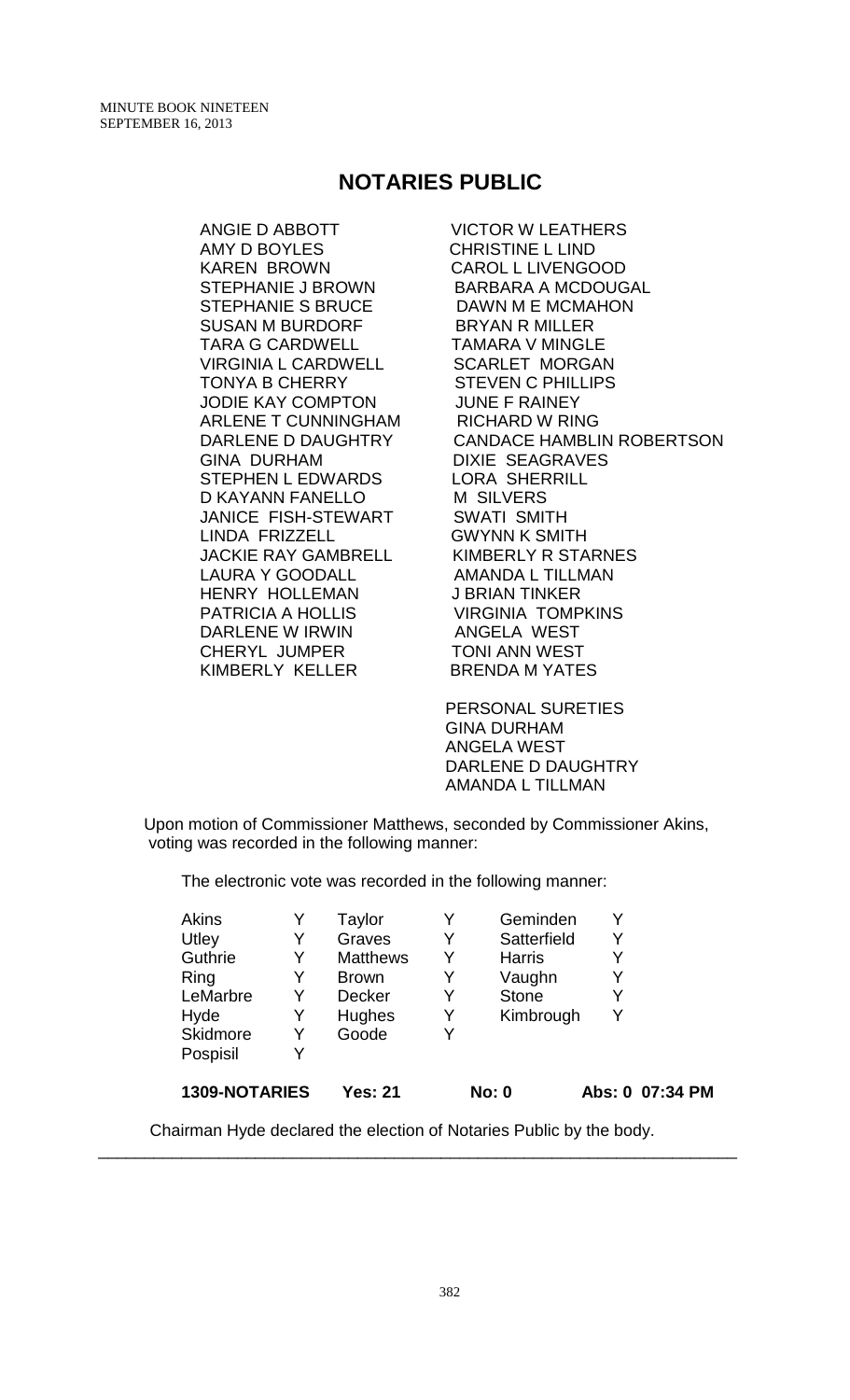### **COMMITTEE ON COMMITTEES**

Commissioner Taylor introduced the recommendation of John Bradley to serve another term on the Library Board. Upon motion of Commissioner Taylor, seconded by Commissioner LeMarbre, the Commission voted unanimously to approve the re-appointment of Mr. Bradley.

Commissioner Taylor noted that the appointment to replace Virginia Duffett on the Regional Library Board was deferred.

Commissioner Taylor brought forth the recommendation of Camden McConnell to fill the expired July term of Charles Moore on the Sumner County Airport Authority. Upon motion of Commissioner Taylor, seconded by Commissioner Geminden, the Commission voted unanimously to approve the appointment of Mr. McConnell.

Commissioner Taylor brought forth the recommendation of the Committee on Committees to re-appoint the following to the Ethics Committee:

Marty Nelson, Trustee; Jim Williams, Citizen; Paige Brown, Chris Hughes and Jim Vaughn, commissioners. Upon motion of Commissioner Taylor, seconded by Commissioner LeMarbre, the Commission voted unanimously to approve the re-appointment of the members.

Commissioner Taylor reported that the Committee on Committees deferred appointments to the Health, Education & Housing Facilities Board for one month.

Commissioner Taylor brought forth the expiring terms of Ken Cox, Mary Anne Mudd and Betty Kingery on the Library Board. Upon motion of Commissioner Taylor, seconded by Commissioner LeMarbre, the Commission voted unanimously to approve the re-appointments of Mr. Cox and Mrs. Mudd and the replacement of Ms. Kingery with Amy Eller.

Commissioner Taylor brought forth the citizens expiring terms on the Tourism Board of Chris Williams and Kim Beardon. The recommendations for the citizen appointments are as follows: Jaska C. Russell, two year appointment; and Tami I. Wallace, the three-year term.

Upon motion of Commissioner Taylor, seconded by Commissioner LeMarbre, the Commission voted unanimously to approve the appointments of Ms. Russell and Ms. Wallace.

Commissioner Taylor announced the following appointments for next month: Board of Zoning Appeals - Sandy Webster

#### **HIGHWAY COMMISSION**

\_\_\_\_\_\_\_\_\_\_\_\_\_\_\_\_\_\_\_\_\_\_\_\_\_\_\_\_\_\_\_\_\_\_\_\_\_\_\_\_\_\_\_\_\_\_\_\_\_\_\_\_\_\_\_\_\_\_\_\_\_\_\_\_\_\_\_\_\_\_\_\_

There was no report from the Highway Commission.

#### **EDUCATION COMMITTEE**

**\_\_\_\_\_\_\_\_\_\_\_\_\_\_\_\_\_\_\_\_\_\_\_\_\_\_\_\_\_\_\_\_\_\_\_\_\_\_\_\_\_\_\_\_\_\_\_\_\_\_\_\_\_\_\_\_\_\_\_\_\_\_\_\_\_\_\_\_\_**

There was no report from the Education Committee.

#### **GENERAL OPERATIONS COMMITTEE**

**\_\_\_\_\_\_\_\_\_\_\_\_\_\_\_\_\_\_\_\_\_\_\_\_\_\_\_\_\_\_\_\_\_\_\_\_\_\_\_\_\_\_\_\_\_\_\_\_\_\_\_\_\_\_\_\_\_\_\_\_\_\_\_\_\_\_\_\_\_**

**\_\_\_\_\_\_\_\_\_\_\_\_\_\_\_\_\_\_\_\_\_\_\_\_\_\_\_\_\_\_\_\_\_\_\_\_\_\_\_\_\_\_\_\_\_\_\_\_\_\_\_\_\_\_\_\_\_\_\_\_\_\_\_\_\_\_\_\_\_**

There was no report from the General Operations Committee.